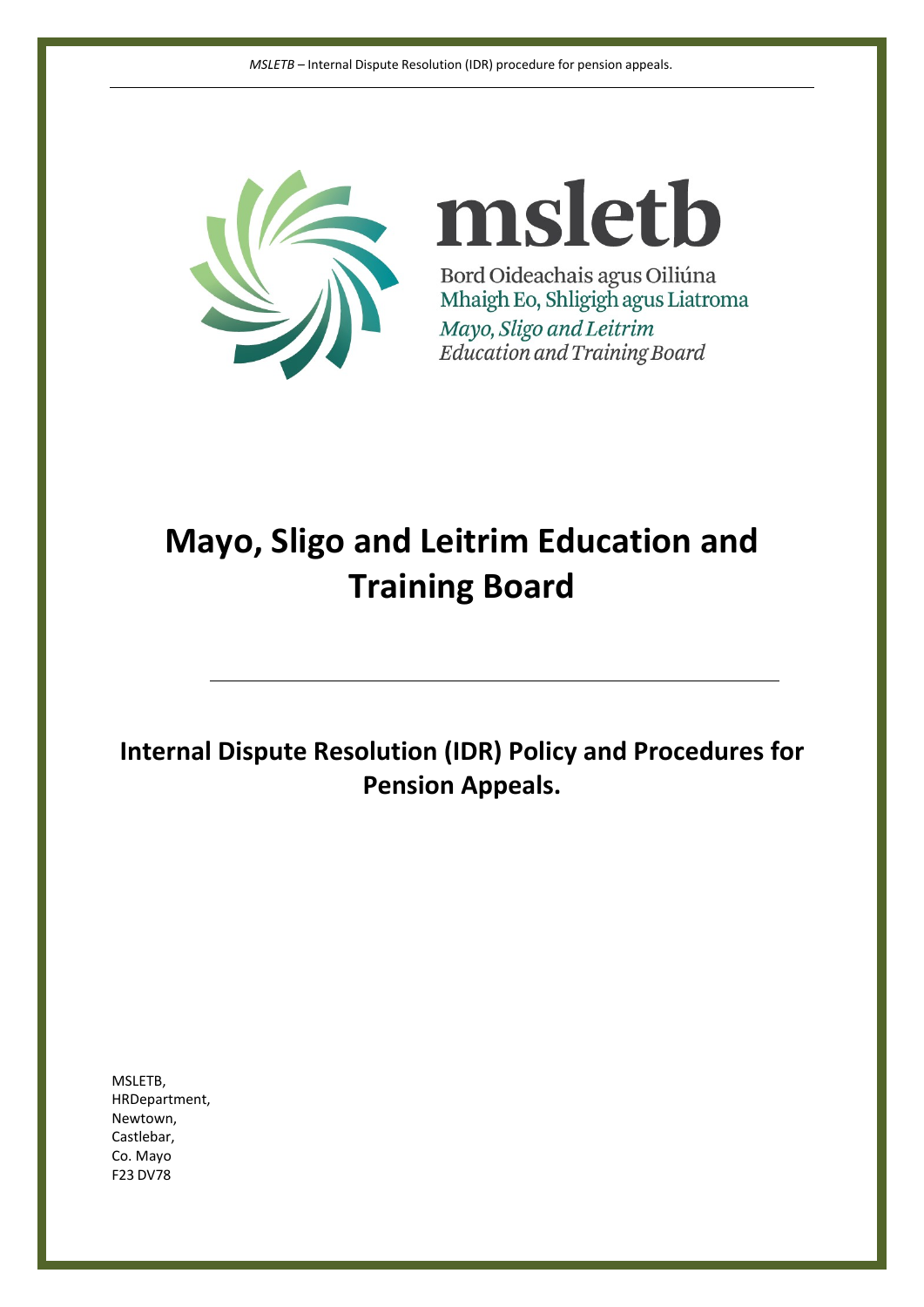## **D O C U M E N T C O N T R O L S H E ET**

| Document No.          | Final                                                            |
|-----------------------|------------------------------------------------------------------|
| <b>Document Title</b> | Internal Dispute Resolution (IDR) procedure for pension appeals. |
| <b>Work Category</b>  | Pensions                                                         |
| <b>Business Unit</b>  | HR Department, MSLETB                                            |

| Rev (per footer) | <b>Status</b> | Author(s) | <b>Reviewed By</b> | <b>Approved By</b>                                                         | Office of<br>Origin | <b>Issue Date</b> |
|------------------|---------------|-----------|--------------------|----------------------------------------------------------------------------|---------------------|-------------------|
|                  | D01           | MT        | KJ / PK            | 18/11/2020<br><b>EMT</b><br>Noted by MSL<br><b>ETB Board</b><br>24/11/2020 | HQ,<br>Castlebar    | 08/12/2020        |
|                  |               |           |                    |                                                                            |                     |                   |
|                  |               |           |                    |                                                                            |                     |                   |
|                  |               |           |                    |                                                                            |                     |                   |
|                  |               |           |                    |                                                                            |                     |                   |
|                  |               |           |                    |                                                                            |                     |                   |
|                  |               |           |                    |                                                                            |                     |                   |
|                  |               |           |                    |                                                                            |                     |                   |
|                  |               |           |                    |                                                                            |                     |                   |
|                  |               |           |                    |                                                                            |                     |                   |
|                  |               |           |                    |                                                                            |                     |                   |
|                  |               |           |                    |                                                                            |                     |                   |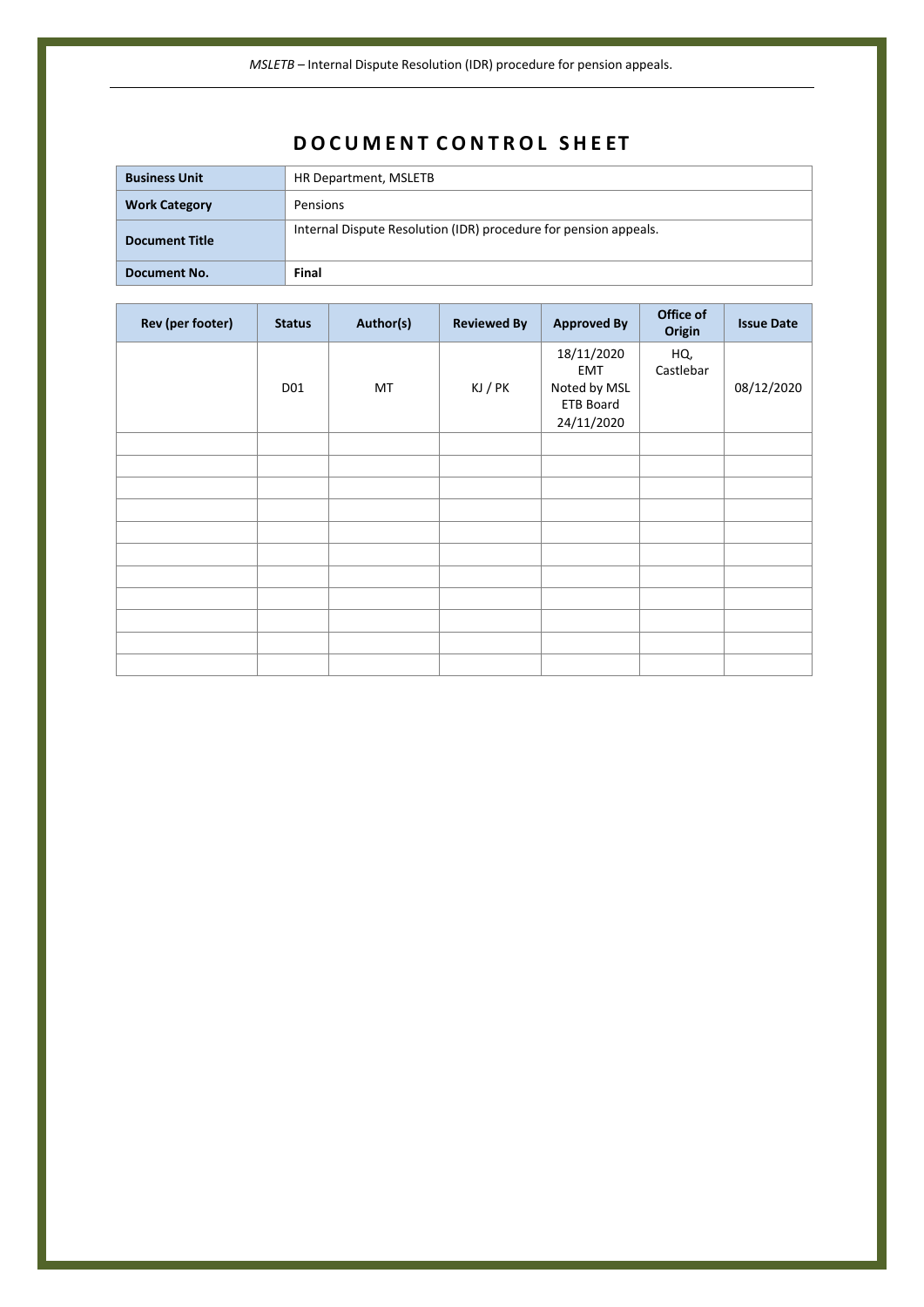### **Contents**

- 1. Purpose
- 2. Scope
- 3. Background
- 4. Legal Basis
- 5. Who Can Appeal
- 6. What Can Be Appealed
- 7. Contact Details
- 8. Restrictions On Comment
- 9. Outline of IDR Policy
	- a. Stage 1
	- b. Stage 2
- 10. Appendix
	- a. Checklist for IDR
	- b. Overview Of IDR Procedures

This document serves as a Guide/Policy/ Procedure for Staff of Mayo, Sligo and Leitrim Education and Training Board (MSLETB).

Any queries or questions arising from this document should be addressed to the HR Department.

As with all communications within MSLETB, staff are reminded to treat all information in respect of requesters in the strictest of confidence.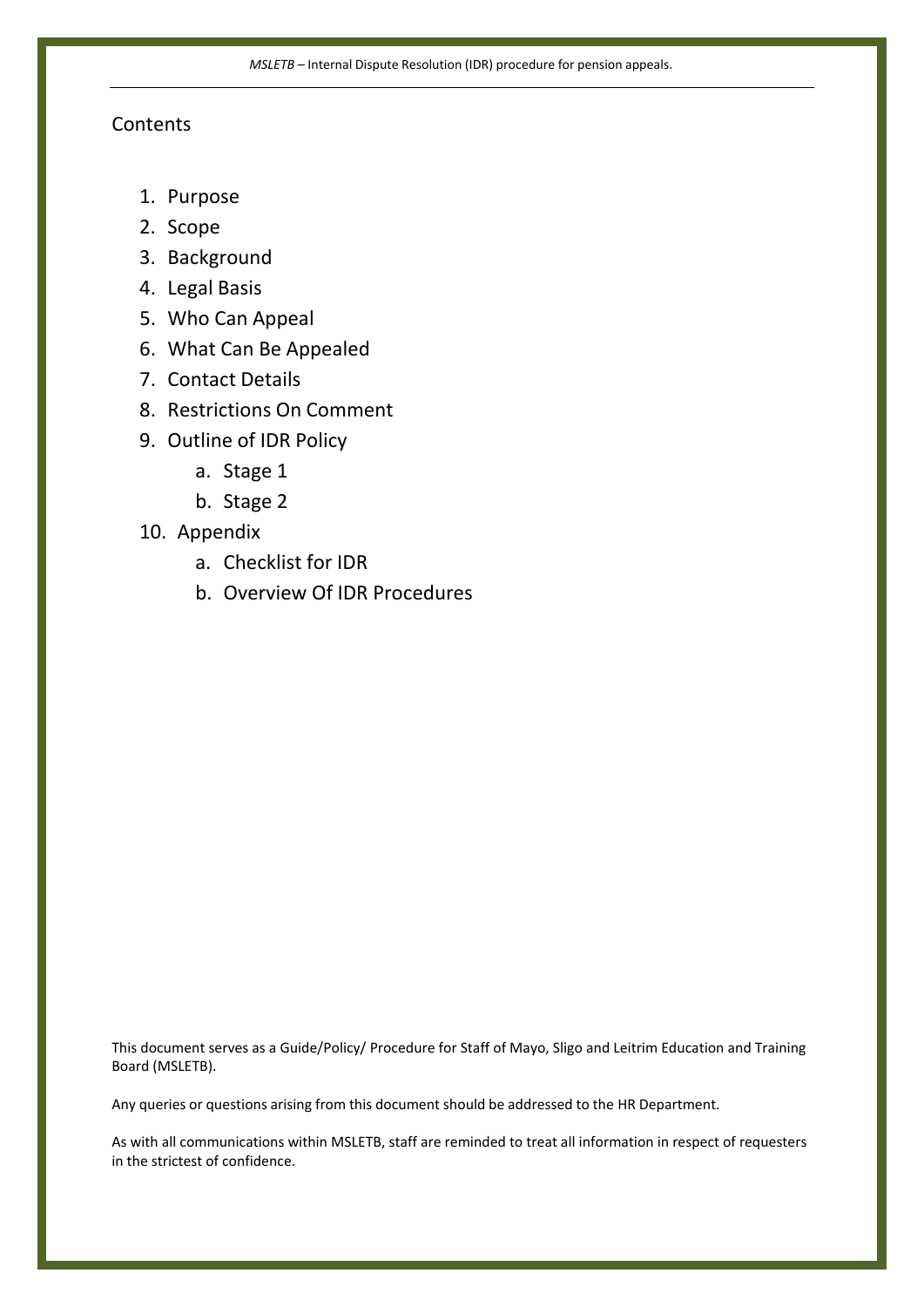#### **1. Purpose**

Mayo, Sligo and Leitrim Education and Training Board (MSLETB) is committed to facilitating procedures for pension appeals as directed under Circular 16/2020. This policy is intended to ensure that measures are in place within the organisation to uphold that commitment. This policy outlines Internal Dispute Procedures (IDR) for pension appeals in relation to beneficiaries/disputed beneficiaries of pre-existing pension schemes.

#### **2. Scope**

Appellants under these IDR procedures can be beneficiaries and disputed/potential beneficiaries of pre-existing schemes.

#### **3. Background**

The Pensions Ombudsman Regulations S.I. 397 of 2003 ("the Regulations"), made under Section 132 (Part XI) of the Pensions Act, 1990 (as amended), were repealed by the Financial Services and Pensions Ombudsman Act 2017 ("the 2017 Act") which laid down statutory requirements with regards the provision of IDR procedures by pension-providers. The repeal of the Regulations did not negate the use of IDR procedures, nor did it prevent the use of IDR procedures incorporating requirements laid out in the repealed Regulations on an administrative basis where such are considered appropriate and necessary.

#### **4. Legal Basis**

The relevant legislation is the Financial Services and Pensions Ombudsman Act 2017 / Pensions Ombudsman Regulations S.I. 397 of 2003 (repealed).

The statutory time limits (Section 51 of the 2017 Act) for pursuing pension complaints to the Financial Services and Pensions Ombudsman, whichever is the latest to expire of:

- 6 years from the date of the conduct giving rise to the complaint;
- 3 years from the earlier of the date on which the person making the complaint became aware, or ought reasonably to have become aware, of the conduct giving rise to the complaint.

#### **5. Who can appeal**

Appellants under these IDR procedures can be beneficiaries and disputed/potential beneficiaries of pre-existing schemes. An appeal under these IDR procedures may also be made or continued on behalf of a beneficiary by a representative nominated by the member, e.g. Trade Union representative or solicitor. An appeal may be made or continued on a beneficiary's behalf when the member dies, or is a minor, or is incapable of acting for themselves.

It should be noted however that the public service employer of the member/alleged member in question is not appropriate to act on an appellant's behalf should they pursue an appeal to Department of Public Expenditure and Reform (DPER) /Minister for Minister for Public Expenditure & Reform (PER) or should the appellant pursue the complaint further to the Financial Services and Pensions Ombudsman (FSPO).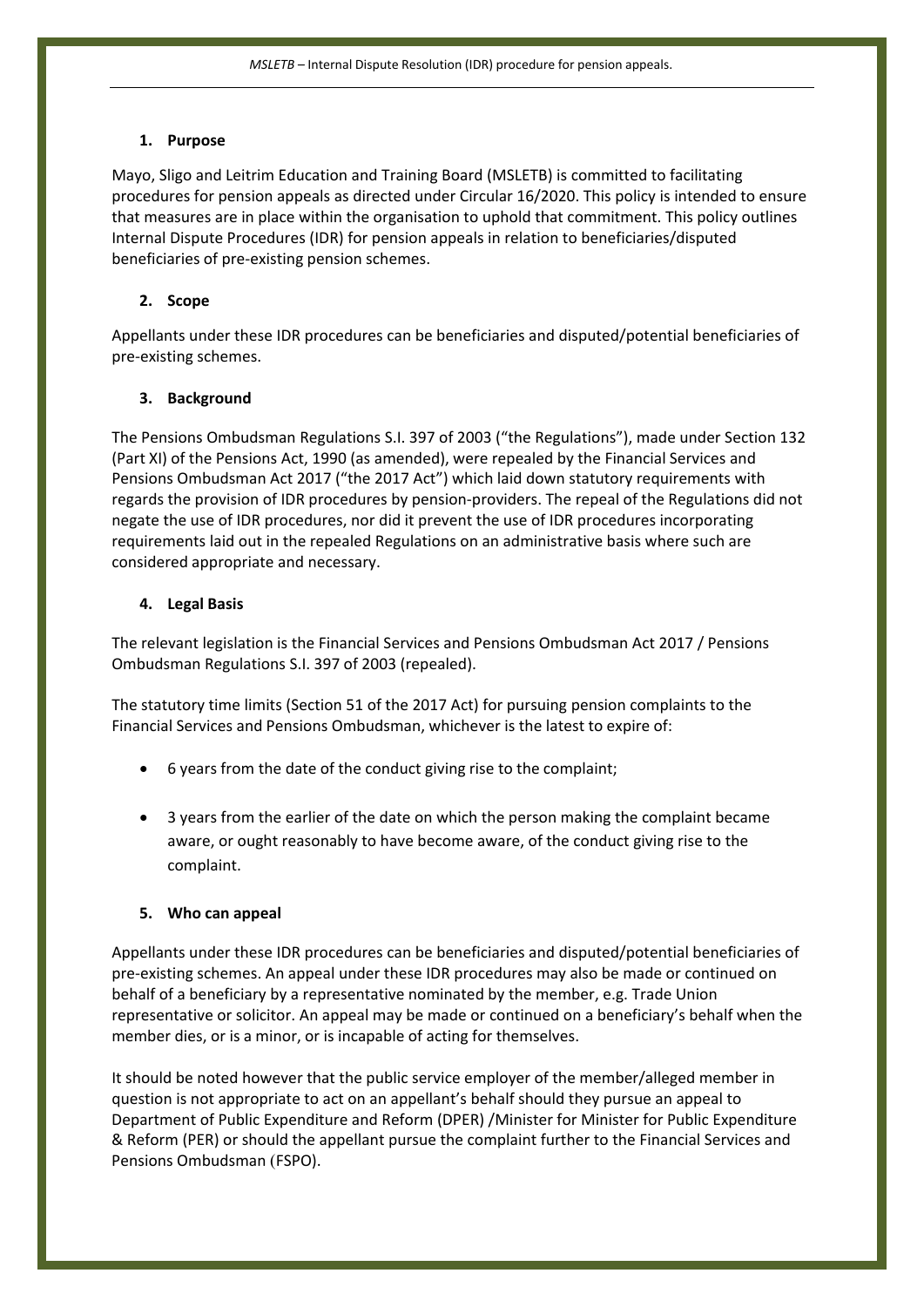The public service employer is bound by the rules of the relevant public service scheme and the policies/decisions of DPER and the Minister for PER.

#### **6. What can be appealed**

These IDR procedures apply where one wishes to appeal a decision directly linked to pension scheme terms and/or pension benefits. They do not apply in relation to other HR/contract/retirement-related decisions.

#### **7. Who should the appellant contact**

Appeals should be raised with the Superannuation Office HR Department Quay Street Sligo. [pensions@msletb.ie](mailto:pensions@msletb.ie)

#### **8. Restrictions on Comment**

From the time a person commences the formal appeal process until a determination has issued, the appellant should receive no communication either in writing or verbally to indicate the possible success or failure of their appeal.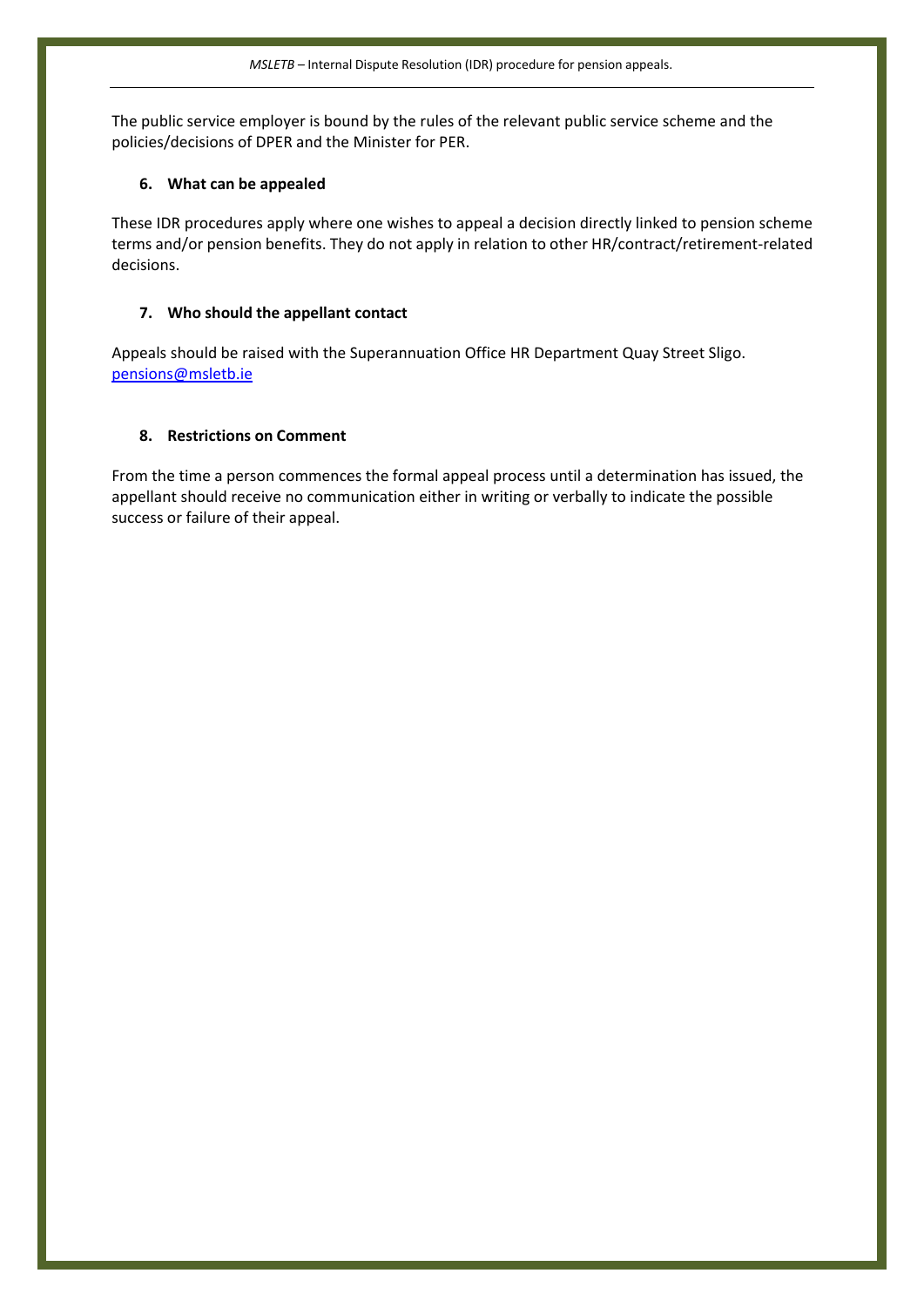#### **9. Outline of Internal Dispute Procedure**

#### **Stage 1: Written explanation of decision**

- 1) If an eligible individual (see section 5 above) has an issue or concern with regards a pension decision they should raise it with the Superannuation Officer, HR Department, Quay Street Sligo, (Step 1 Flow Chart Appendix)
- 2) the Superannuation Officer (if they have not already done so) should provide a written explanation of the decision within 1 week of the date of the matter being raised, (Step 2 Flow Chart Appendix)

The Superannuation Officer should notify the person that if they are not satisfied with the written explanation of the decision (provided at this stage or previously), they can pursue a formal appeal via Stage 2 of the IDR procedure. They should be provided with a copy of this document.

In preparing the written explanation, the relevant body/department should check records and the pension scheme rules to ensure the rules and terms have been applied correctly in the particular case. They should satisfy themselves that their interpretation of the relevant legislation/scheme rules and procedures in question are correct.

Consultation with other parties involved in the decision, like the respective pensions administrator (if separate to the HR office), may be required e.g. in the case of the civil service, consultation with the NSSO – who administer civil service pensions - may be required when the matter relates to calculations, payment or other administrative matters. Where it is accepted that an error or omission has occurred the matter should be rectified immediately.

The response should be comprehensive and should quote the relevant scheme rules and explain how and why they applied in the particular case.

#### **Stage 2: Formal Appeal**

- 1) The appellant should notify (in writing) Mark Towey Administrative Officer HR Department MSLETB Quay Street Sligo that they wish to pursue a formal appeal (Step 1 Flow Chart Appendix). They should submit a statement in writing with information including:
- the name, address and date of birth of the beneficiary or disputed/potential beneficiary
- a correspondence address
- details of the dispute, including the response they received from HR at Stage 1 (or earlier)
- a clear statement of the reasons why they are still aggrieved and the grounds on which the appeal is being continued to Stage 2. Provide detailed information e.g. relevant dates, places and times.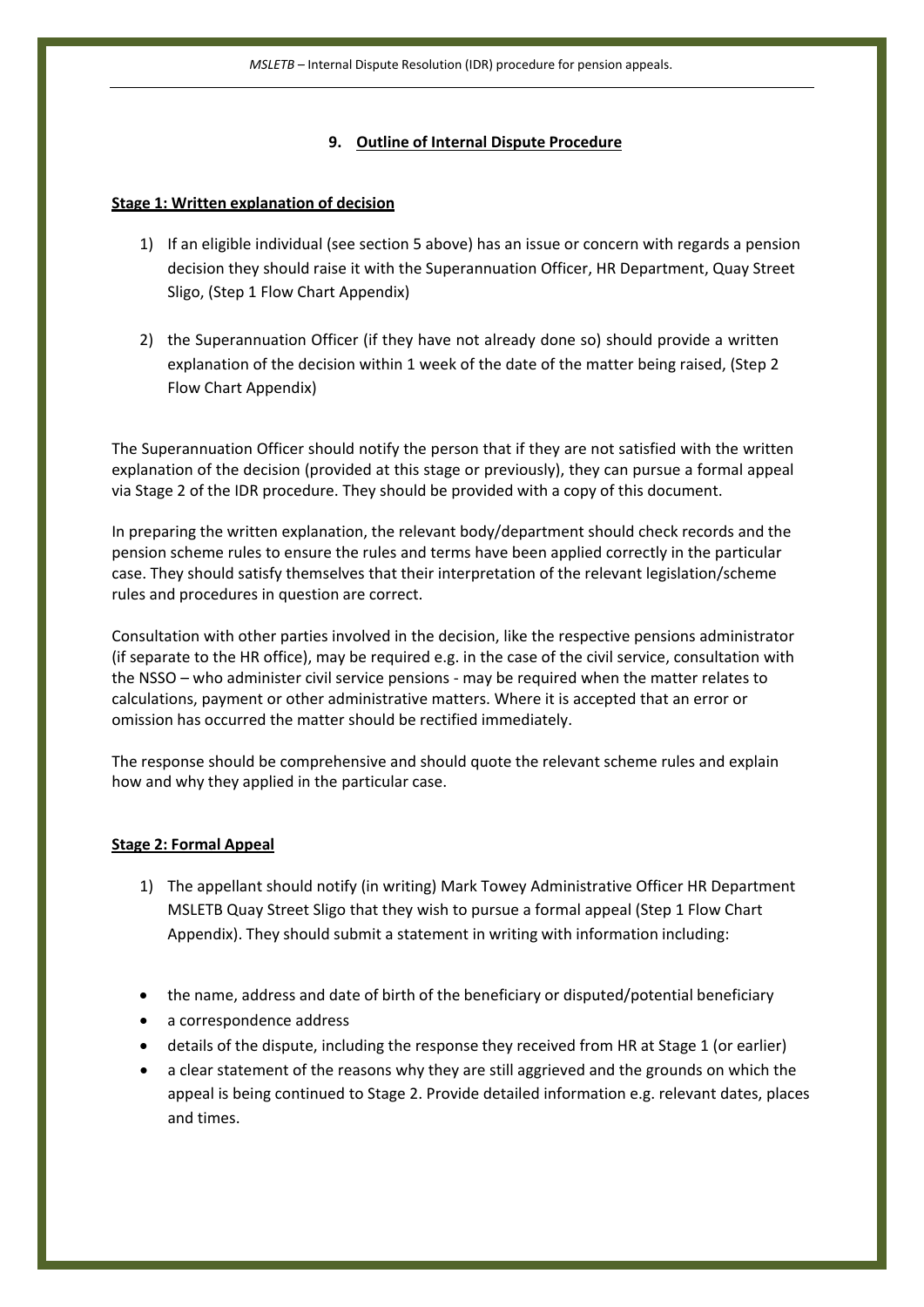The statement must be in writing and signed by or on behalf of the actual or disputed/potential beneficiary. Copies of documents referred to, and evidence being relied upon e.g. contracts, scheme rules, statements, emails, letters, invoices and receipts should be included also.

- 2) MSLETB will prepare a detailed response to the appellant's statement and documentation (Step 2 Flow Chart Appendix).
- 3) MSLETB will coordinate the necessary appeals documentation.

The necessary documentation required is listed in a checklist in the appendix (Checklist for IDR).

Where multiple parties played a role in the decision (e.g. a local HR office, a payroll/pension administrator), all parties will be notified of the appeal by MSLETB and a statement, along with any documentary evidence being relied upon, from all parties will be included in the submission prepared by MSLETB

4) Submission of papers (Step 3 Flow Chart Appendix) :

a. The appeal documents will be submitted by MSLETB to the line department of the referring Minister specified in the scheme rules/governing legislation within 2 weeks of receiving the appellant's appeal.

b. The line Department must then ensure that there is all the necessary information and details to present the complete appeal, both from the appellant's point of view and the relevant body's point of view (Step 4 Flow Chart Appendix).

Any additional information deemed necessary should be requested from the appellant by the line department, with a copy also sent to the body.

c. The line Department should set out a factual description of the circumstances surrounding the appeal, the appellant's case, the relevant body's case, the relevant legislation/scheme rules in question and any notable features – in essence crystallising all the issues so that they can be adjudicated upon by the Minister for Public Expenditure & Reform (PER).

d. The papers and completed checklist - signed by the line department – should be submitted to Department of Public Expenditure and Reform (DPER) within 2 weeks of receiving the papers from the public service body.

A copy of the submission papers should be sent to the appellant at the same time (save for legal advice should it be decided to withhold on the basis of legal privilege) and the line department should notify them that they have 10 days in which to forward comments to the Pension Appeals Team in Department of Public Expenditure and Reform (DPER).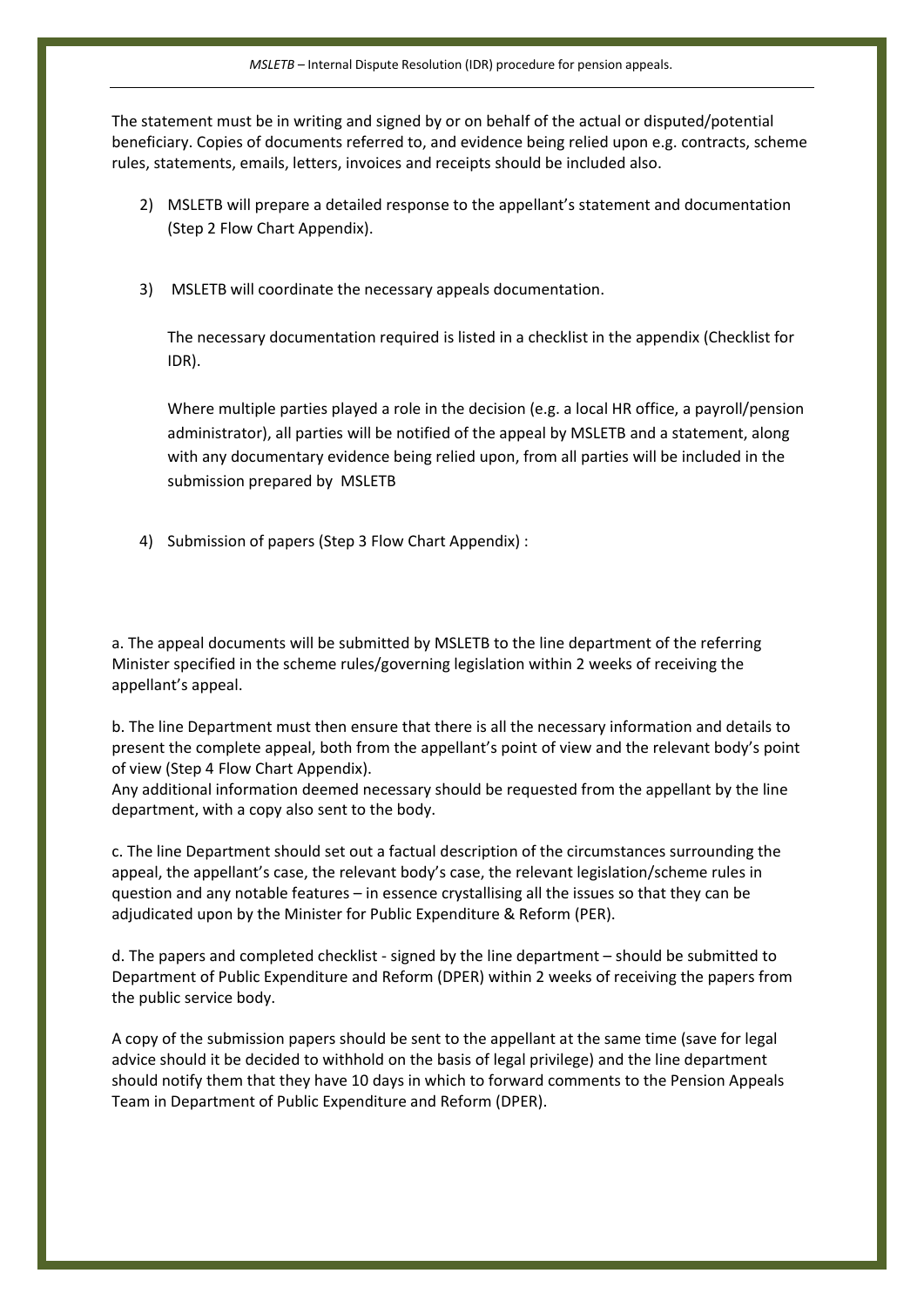The appeal papers should be addressed to the Pension Appeals Team, Public Service Pensions Policy Unit in DPER and sent by post and in soft copy to the email address [pensions@per.gov.ie.](mailto:pensions@per.gov.ie)

DPER can only accept and progress an appeal where the checklist provided in the appendix has been completed and signed by a representative of the referring line department in the public service category.

- 5) In the course of examining the appeal, (Step 5 Flow Chart Appendix) the advice of an expert in the relevant area, such as a lawyer, actuary, pension consultant or accountant, who is not involved in the matter at issue, may be sought by DPER. If such is being sought, the DPER appeals officer will:
	- inform the parties of their intention to ask for expert advice;
	- on receipt of the advice, inform the parties of the nature of the advice obtained; and
	- give the parties an opportunity to make submissions in regard to the advice.
- 6) A "notice of determination" will be given in writing to the appellant within 3 months from the date all particulars (Step 6 Flow Chart Appendix) required to make the determination have been furnished. The notice of determination will include:
- a statement of the determination;
- the reasons for the determination, and any findings of fact that were material to the determination;
- a reference to such parts of any rules of the scheme relied upon and, where a discretion has been exercised, a reference to such parts of the rules of the scheme by which such discretion is conferred ;
- a reference to any legislation, legal precedent, ruling or other material relied upon; and
- a statement that the appellant should check whether the complaint or dispute is one in respect of which the Financial Services and Pensions Ombudsman has jurisdiction to investigate and that further information can be found at the website of, or by contacting, the Office of the Financial Services and Pensions Ombudsman.
- 7) The determination will also be shared with the referring line department in the case of public service appeals above. If it is a public service appeal, the line Department should forward this to the public service employer involved and instruct them to make any necessary changes/revisions to the pension as result of the determination. (Step 7 Flow Chart Appendix).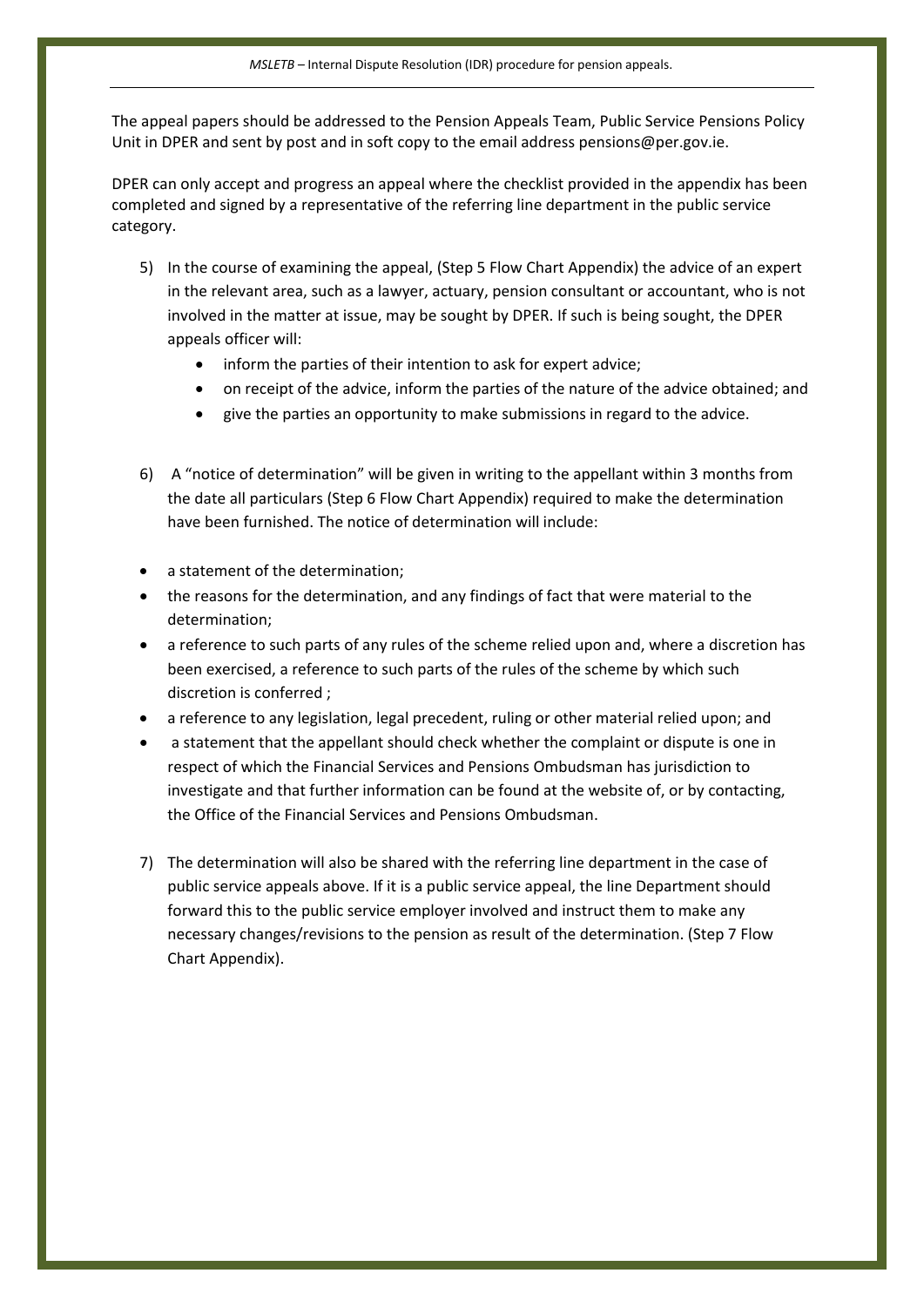| I            |
|--------------|
| ٦<br>×<br>۰, |

## **Appendix**

| <b>Checklist for IDR: Appeal papers required</b>                                                                                                                                                                                                                                                                                                                                                                                                                                                                                                                               | Yes | <b>No</b> | <b>Explanation if No</b> |  |  |  |  |
|--------------------------------------------------------------------------------------------------------------------------------------------------------------------------------------------------------------------------------------------------------------------------------------------------------------------------------------------------------------------------------------------------------------------------------------------------------------------------------------------------------------------------------------------------------------------------------|-----|-----------|--------------------------|--|--|--|--|
| A copy of the written explanation of the decision, as provided to the appellant when the matter was<br>raised initially (see Stage 1 above)                                                                                                                                                                                                                                                                                                                                                                                                                                    |     |           |                          |  |  |  |  |
| Appellants' appeal statement submitted at Stage 2 (see Stage 2, Step (1) above)                                                                                                                                                                                                                                                                                                                                                                                                                                                                                                |     |           |                          |  |  |  |  |
| A copy of any documentary evidence being relied upon by the appellant                                                                                                                                                                                                                                                                                                                                                                                                                                                                                                          |     |           |                          |  |  |  |  |
| Response to the appellant's statement by all parties involved in original decision (see Stage 2, Step (2)<br>and $(3)$ above)                                                                                                                                                                                                                                                                                                                                                                                                                                                  |     |           |                          |  |  |  |  |
| Copy of any documentary evidence being relied upon by any parties involved in original decision (see<br>Stage 2, Step (2) and (3) above)                                                                                                                                                                                                                                                                                                                                                                                                                                       |     |           |                          |  |  |  |  |
| Factual description of the case crystallising the issues arising by the office/body referring appeal to<br>DPER pension appeals team (for details required see Stage 2, Step (4) above)                                                                                                                                                                                                                                                                                                                                                                                        |     |           |                          |  |  |  |  |
| A copy of the rules of the scheme, and any relevant statutory provisions/Circulars/Letter to Personnel<br>which are in question/being relied upon                                                                                                                                                                                                                                                                                                                                                                                                                              |     |           |                          |  |  |  |  |
| Legislative provision/scheme rule that dictates that the Minister for Public Expenditure and Reform is<br>responsible for making the determination. (This is required for all public service appeals submitted to<br>DPER)                                                                                                                                                                                                                                                                                                                                                     |     |           |                          |  |  |  |  |
| Any further information (such as personnel records, contract of employment, consent/option forms, contribution records, related<br>correspondence). Please list same.                                                                                                                                                                                                                                                                                                                                                                                                          |     |           |                          |  |  |  |  |
| To be signed by representative of the referring line department in case of public service appeal, or of the civil service HR office of the<br>relevant body/department in case of civil service appeal: I certify that the appellant has been made aware of all information being submitted<br>as part of their appeal and has been advised that they have 10 days in which to forward any additional comments/information in response to<br>this submission to the Pensions Appeals Team of Public Service Pensions Policy Unit, Department of Public Expenditure and Reform. |     |           |                          |  |  |  |  |
| Signature:<br>Date:                                                                                                                                                                                                                                                                                                                                                                                                                                                                                                                                                            |     |           |                          |  |  |  |  |